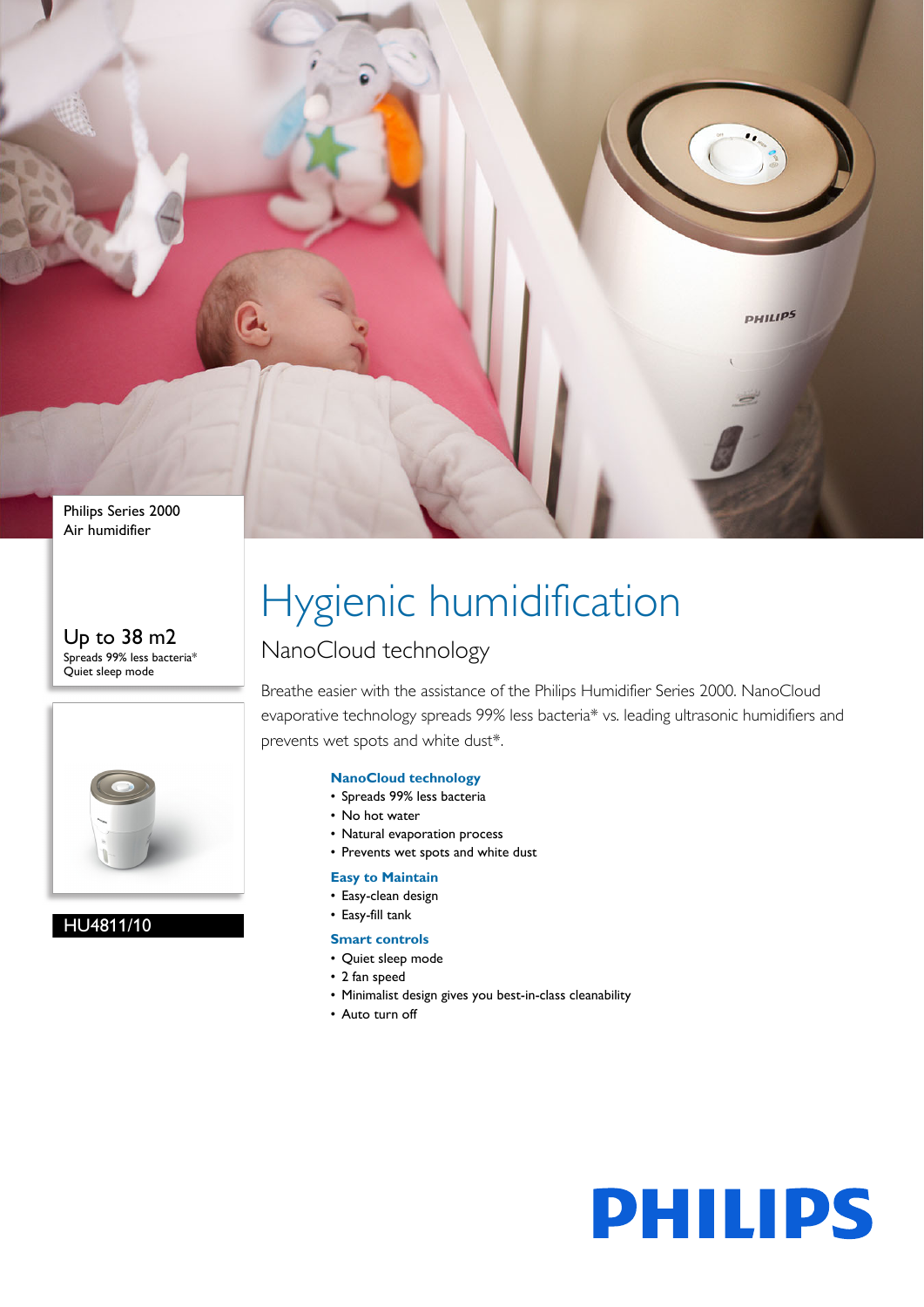## **Highlights**

#### **Natural evaporation process**



Hygienic and natural evaporative process to ensure optimized performance. Dry air passes through the humidifier. Water vapor is added and more humid air exits the humidifier into the surrounding air. NanoCloud technology uses such a natural evaporation process which draws dry air in, adds water molecules to the air, and emits humidified air into the room.

#### **Prevents wet spots&white dust\***



With its 360° design, the humidifier distributes the humidified air evenly throughout the room, preventing wet spots on the floor or surface. The NanoCloud technology also reduces the risk of spreading minerals into the air, thereby preventing white dust on furniture and surfaces.

#### **Spreads 99% less bacteria**

Once the water is evaporated, the water molecules are so small that the water mist becomes invisible to human eyes. And because

they are so small, these molecules are less able to carry bacteria into the air. Our laboratory testing confirms that NanoCloud technology spreads 99% less bacteria than leading ultrasonic humidifiers.

#### **No hot water**

A humidifier with low risk of burns from hot water or warm steam. NanoCloud technology does not heat the water, preventing risk of burns from hot water or warm steam.

#### **Quiet sleep mode**



In sleep mode, the humidifier runs at minimum noise level and all lights are off except for the speed indicator. This setting ensures you can maintain your desired humidity level even when you are sleeping.

#### **Easy-to-fill tank**



Fill with a jar or bring the water tank to the tap. The 'max' indicator clearly shows how far to fill the tank. When the tank is empty, the

humidifier automatically shuts off and the display indicates a re-fill is needed.

#### **Easy-clean design**



A round and minimalist design makes cleaning easy. This humidifier does not have a heating plate, so descaling is not required.

#### **2 fan speed**

The Philips Humidifier has 2 fan speeds and a humidification rate of 250 ml/h on the highest setting. It is perfect for medium size rooms in the house, up to 38 m 2 .\*

#### **Best-in-class cleanability**



Cleaning humidifiers inside and out – especially the water tank – has never been easier

#### **Auto turn off**

The humidifier will shut down automatically when it runs out of water. This can reduce any safety concern and provide you with premium humidification experience.